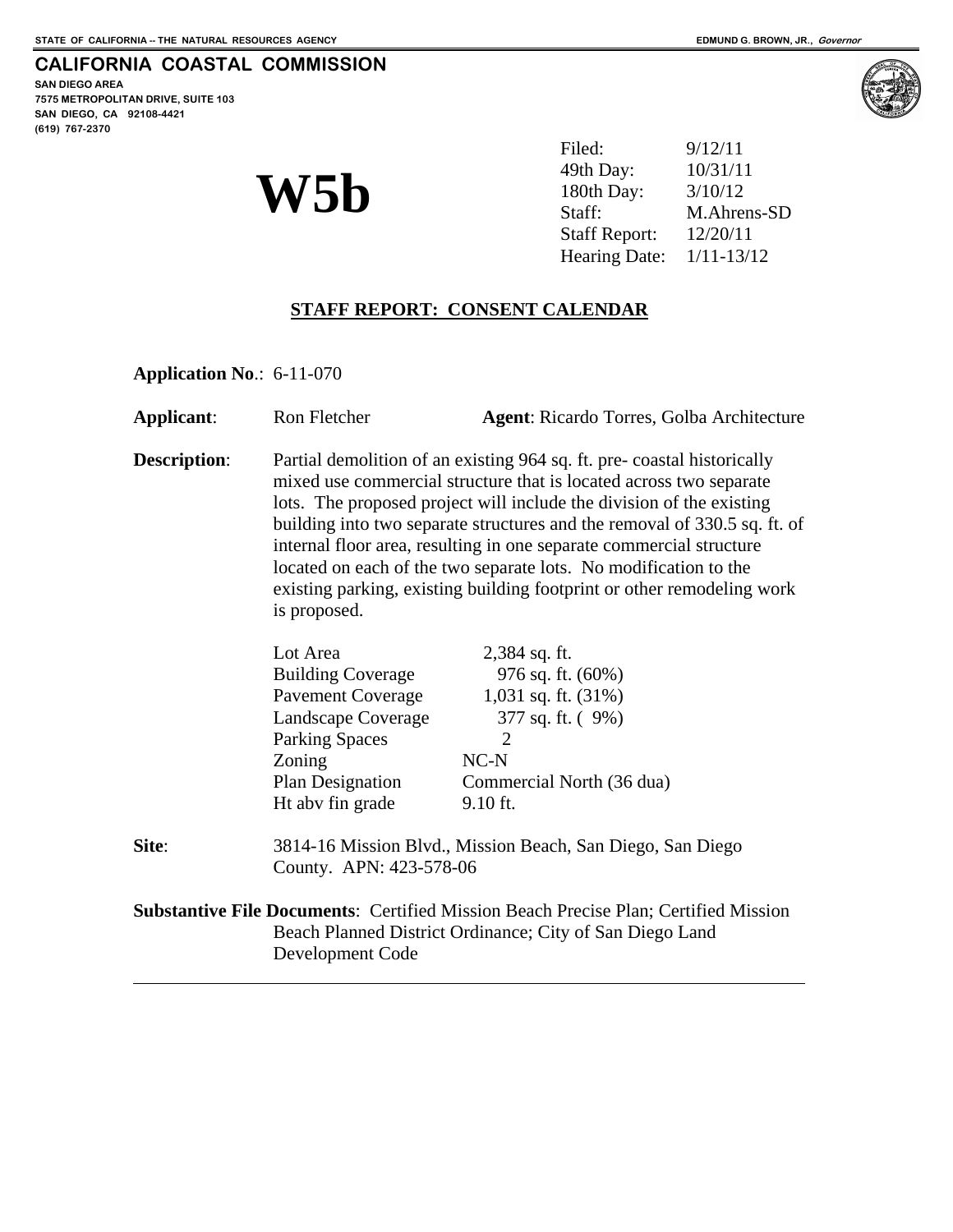#### **I. STAFF RECOMMENDATION**:

The staff recommends the Commission adopt the following resolution:

# **MOTION:** *I move that the Commission approve the coastal development permit applications included on the consent calendar in accordance with the staff recommendations.*

### **STAFF RECOMMENDATION TO ADOPT CONSENT CALENDAR:**

Staff recommends a **YES** vote. Passage of this motion will result in approval of all the permits included on the consent calendar. The motion passes only by affirmative vote of a majority of the Commissioners present.

### **II. Standard Conditions**.

See attached page.

### **III. Special Conditions**.

The permit is subject to the following conditions:

# **1. Final Plans. PRIOR TO THE ISSUANCE OF THE COASTAL**

**DEVELOPMENT PERMIT**, the applicant shall submit final site/storage and staging plans to the Executive Director for review and written approval. Said plans shall first be reviewed and approved in writing by the City of San Diego. Said plans shall also be in substantial conformance with the plans submitted with this application by Golba Architecture received 12/11/11.

The permitees shall undertake the development in accordance with the approved plans. Any proposed changes to the approved plans shall be reported to the Executive Director. No changes to the plans shall occur without a Coastal Commission approved amendment to this coastal development permit unless the Executive Director determines that no amendment is legally required.

#### **IV. Findings and Declarations.**

The Commission finds and declares as follows:

 **A. Detailed Project Description/History**. The applicants are seeking approval for partial demolition of an existing 964 sq. ft., one story, mixed use commercial structure with attached 343 sq. ft. garage to separate the existing structure into two distinct buildings located on a 2,384 sq. ft. property. The existing structure spans across two separate lots, indicated as Lot A and Lot B, and the intent of the development is to separate the single structure into two separate structures, with one distinct structure located on Lot A and one on Lot B. The proposed development will involve 14.7%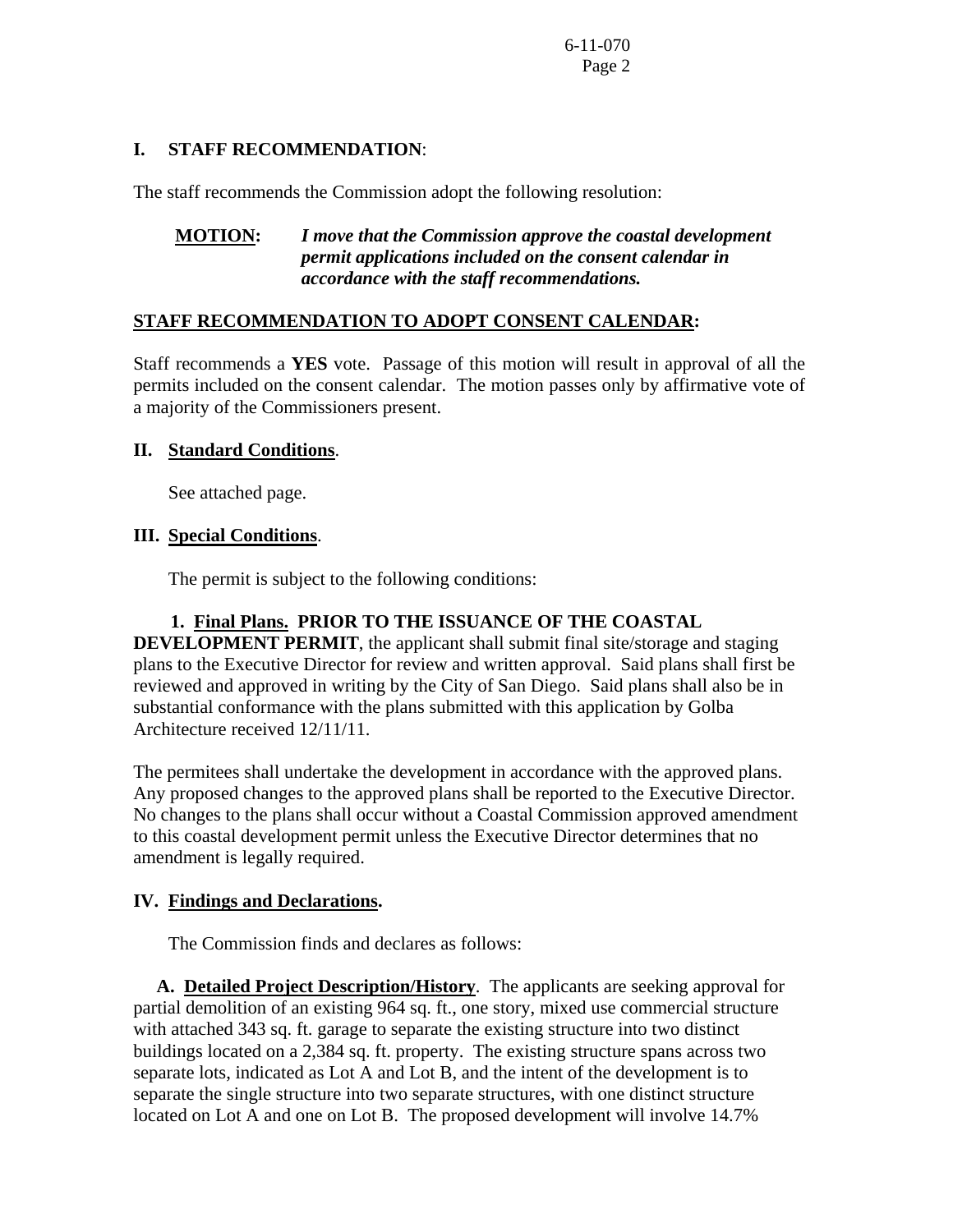demolition of the existing exterior building walls and will result in a 372 sq. ft. commercial structure that fronts Mission Blvd on Lot A and a 261 sq. ft. commercial structure with attached 343 sq. ft. garage on Lot B. The internal square footage of the two structures combined will total 633 sq. ft, plus the 343 sq. ft. attached garage. The proposed approximately 29ft. long, 8ft. wide vacant area that will remain after the existing building has been separated will be landscaped with turf grass. The project is located on Mission Blvd., which is the main north/south running street in the community of Mission Beach, and is a few blocks east of the public beach area and Ocean Front Walk.

The existing 964 sq. ft. mixed use building is a pre-coastal structure that retains the nonconformities established with its initial construction. Specifically, the existing structure is non-compliant in regards to landscape coverage requirements and setback areas. However, the subject 964 sq. ft. building currently has two designated public parking spaces on site and complies with existing parking standards in the City of San Diego's Land Development Code (LDC), which require 1 parking space to be provided on site for every 500 sq. ft. of gross floor area. No change to the existing parking on site is proposed as part of this application and the proposed project will not expand on or exacerbate any of the existing non-conformities on site. As the proposed development involves less than 50% demolition of the existing exterior walls and thus does not constitute new development, the applicant is not required to bring the existing building into compliance with all applicable setbacks and zoning requirements as stipulated in the City of San Diego's Land Development Code. Additionally, as adequate parking is already provided on site and will not be modified as part of this proposed project, approval of the proposed project will not adversely impact the availability of public parking in the surrounding area.

With regard to potential impacts to public views, Mission Beach is a small peninsulashaped sliver of land located on filled tidelands in Mission Bay Park. It is bordered by the Pacific Ocean to the west and Mission Bay Park to the east. In the Mission Beach community, the public rights-of-way of the various courts and places, which are generally east/west running streets, comprise the community's public view corridors. In addition, the public boardwalk (Ocean Front Walk), which runs north/south along the beach, serves not only as a highly popular public accessway, but also serves as a view corridor along the shoreline. The project site is located along Mission Blvd. a north/south running street that terminates near the southern end of the Mission Beach peninsula. The subject property is situated in between Salem Court to the north and a narrow alleyway along the south side of the property. Currently limited public ocean views are available from Mission Blvd. when looking down Salem Court along the northern property line of the subject site as such views are currently impeded by vegetation on other surrounding properties as well as other existing non-conforming structures. The proposed development will not modify the existing building envelope such that any existing public ocean views will be adversely impacted. Additionally, no change in the height of the existing 9' 10" tall structure is proposed. Thus, there is no potential for the subject development to impact views to and along the shoreline.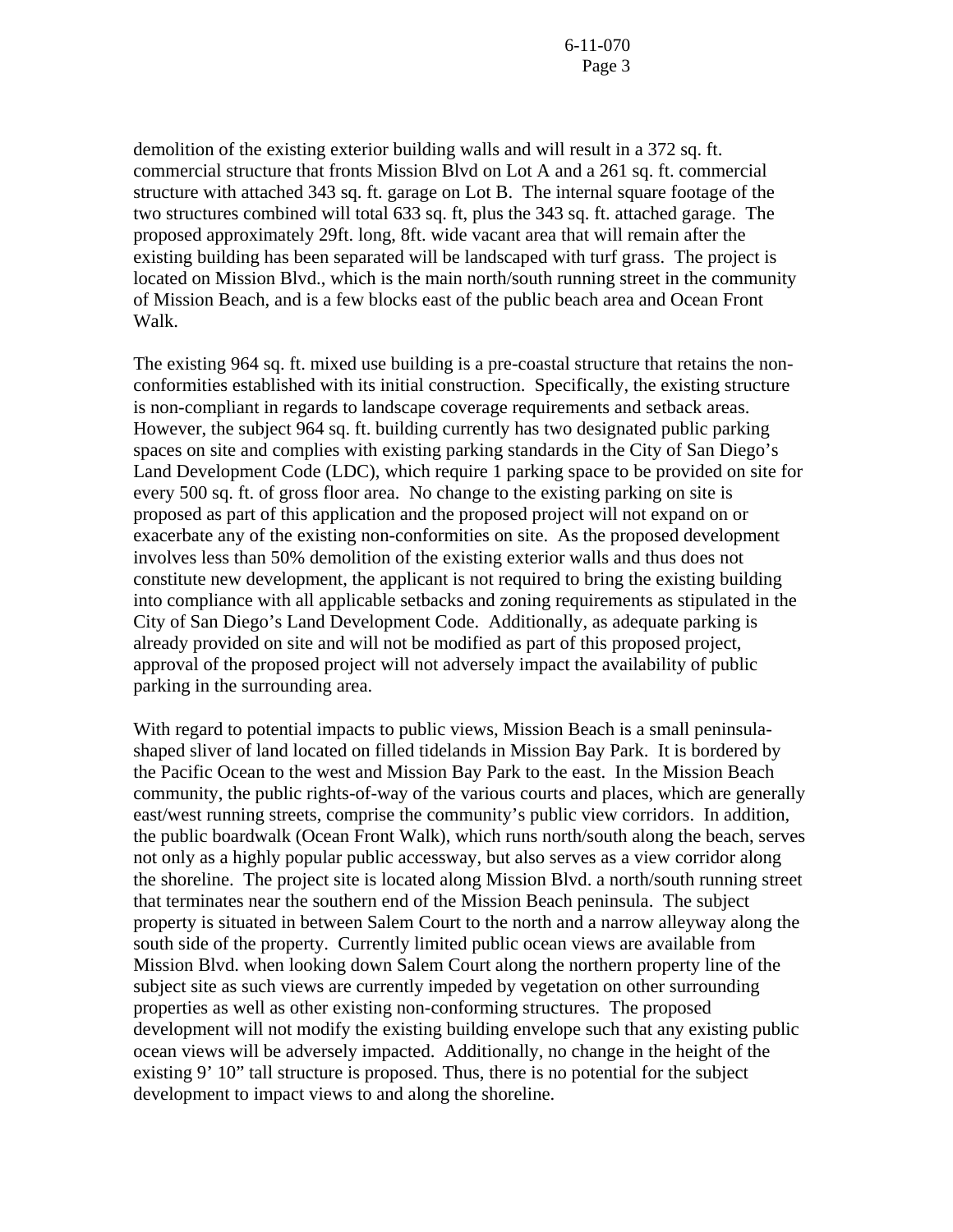With regard to community character, the existing structures along Mission Blvd. vary widely in architectural style and appearance; however, they are all fairly similar in bulk and scale to the proposed project. The buildings along Mission Blvd. form the commercial core of the Mission Beach community and are a mix of different building sizes types and styles, many of which were established prior to the Coastal Act. The proposed project will result in two separate commercial structures totaling 674 sq. ft. plus a 343 sq. ft. attached garage and will be visually compatible with the character of Mission Blvd. and the surrounding neighborhood.

The project site is located a couple blocks from the public beach and Ocean Front Walk. Access to the beach can be gained a couple blocks west from the project site at the western terminus of Salem Court. None of the proposed remodeling will expand the existing building envelope into public accesways leading to Ocean Front Walk and will not impact or impede public access to the shoreline.

Although the City of San Diego has a certified LCP for the Mission Beach community, the subject site is located in an area where the commission retains permit jurisdiction. Therefore, Chapter 3 of the Coastal Act is the standard of review, with the City's LCP used as guidance.

 **B. Community Character /Visual Quality.** The development is located within an existing developed area and, as conditioned, will be compatible with the character and scale of the surrounding area and will not impact public views. Therefore, the Commission finds that the development, as conditioned, conforms to Section 30251 of the Coastal Act.

 **C. Public Access/Parking**. As conditioned, the proposed development will not have an adverse impact on public access to the coast or to nearby recreational facilities. As conditioned, the proposed development conforms to Sections 30210 through 30214, Sections 30220 through 30224, Section 30252 and Section 30604(c) of the Coastal Act.

 **D. Local Coastal Planning**. The subject site is located in an area of original jurisdiction, where the Commission retains permanent permit authority and Chapter 3 of the Coastal Act remains the legal standard of review. As conditioned, the proposed development is consistent with Chapter 3 of the Coastal Act. Approval of the project, as conditioned, will not prejudice the ability of the City of San Diego to continue to implement its certified LCP for the Mission Beach community.

 **E. California Environmental Quality Act**. As conditioned, there are no feasible alternatives or feasible mitigation measures available which would substantially lessen any significant adverse effect which the activity may have on the environment. Therefore, the Commission finds that the proposed project, as conditioned to mitigate the identified impacts, is the least environmentally damaging feasible alternative and is consistent with the requirements of the Coastal Act to conform to CEQA.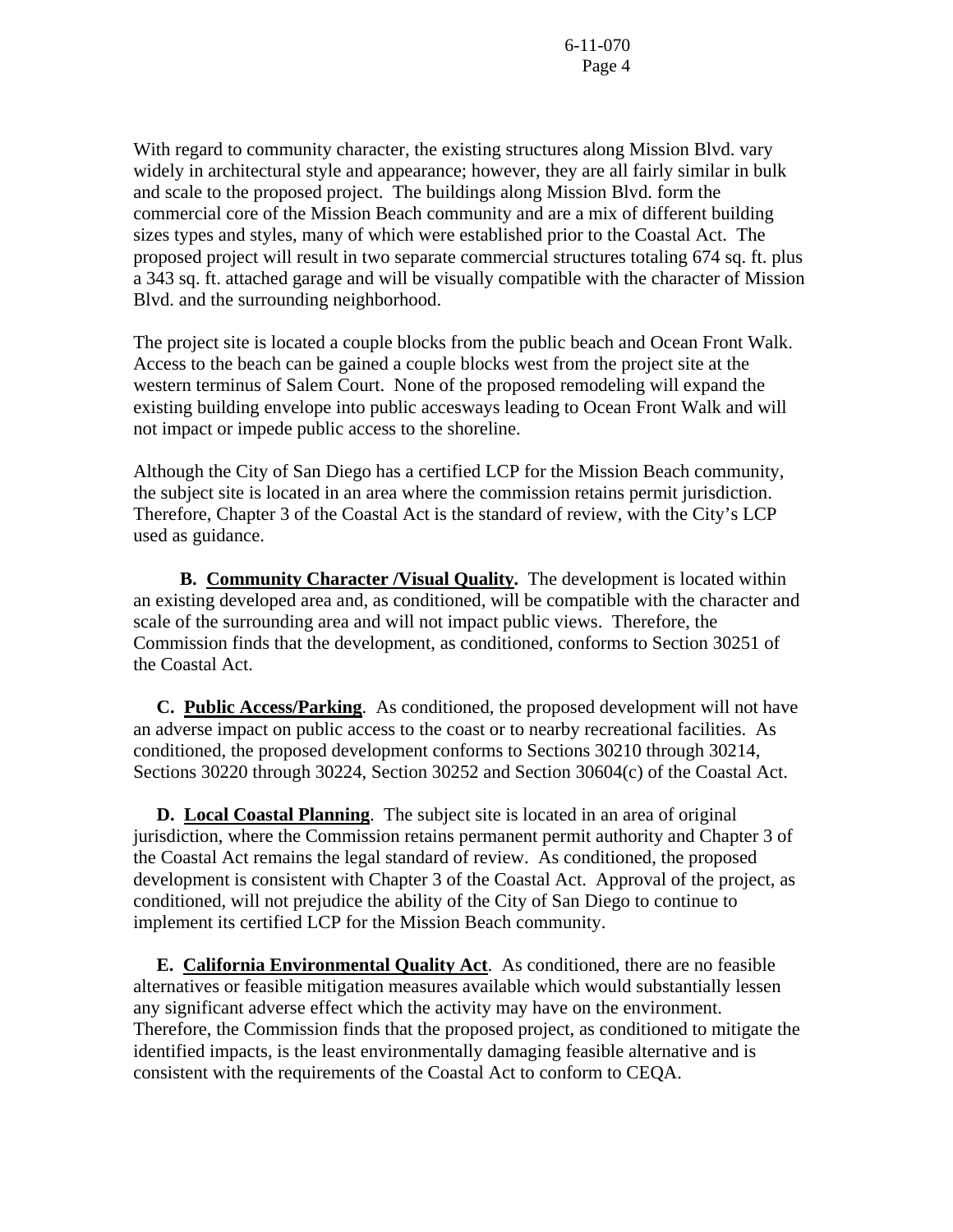### **STANDARD CONDITIONS:**

- 1. Notice of Receipt and Acknowledgment. The permit is not valid and development shall not commence until a copy of the permit, signed by the permittee or authorized agent, acknowledging receipt of the permit and acceptance of the terms and conditions, is returned to the Commission office.
- 2. Expiration. If development has not commenced, the permit will expire two years from the date on which the Commission voted on the application. Development shall be pursued in a diligent manner and completed in a reasonable period of time. Application for extension of the permit must be made prior to the expiration date.
- 3. Interpretation. Any questions of intent or interpretation of any condition will be resolved by the Executive Director or the Commission.
- 4. Assignment. The permit may be assigned to any qualified person, provided assignee files with the Commission an affidavit accepting all terms and conditions of the permit.
- 5. Terms and Conditions Run with the Land. These terms and conditions shall be perpetual, and it is the intention of the Commission and the permittee to bind all future owners and possessors of the subject property to the terms and conditions.

(G:\San Diego\Reports\2011\6-11-070 Consent Fletcher.doc)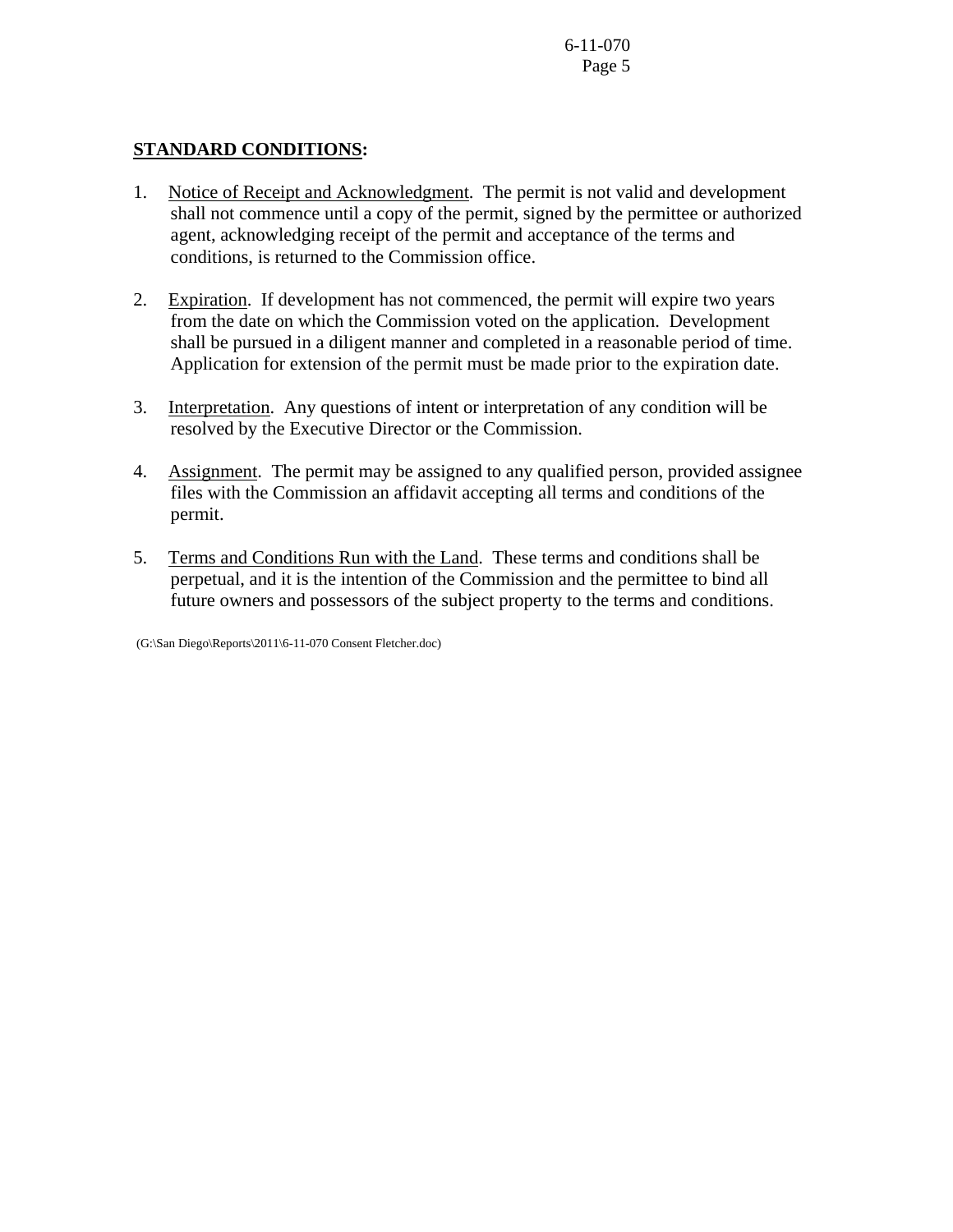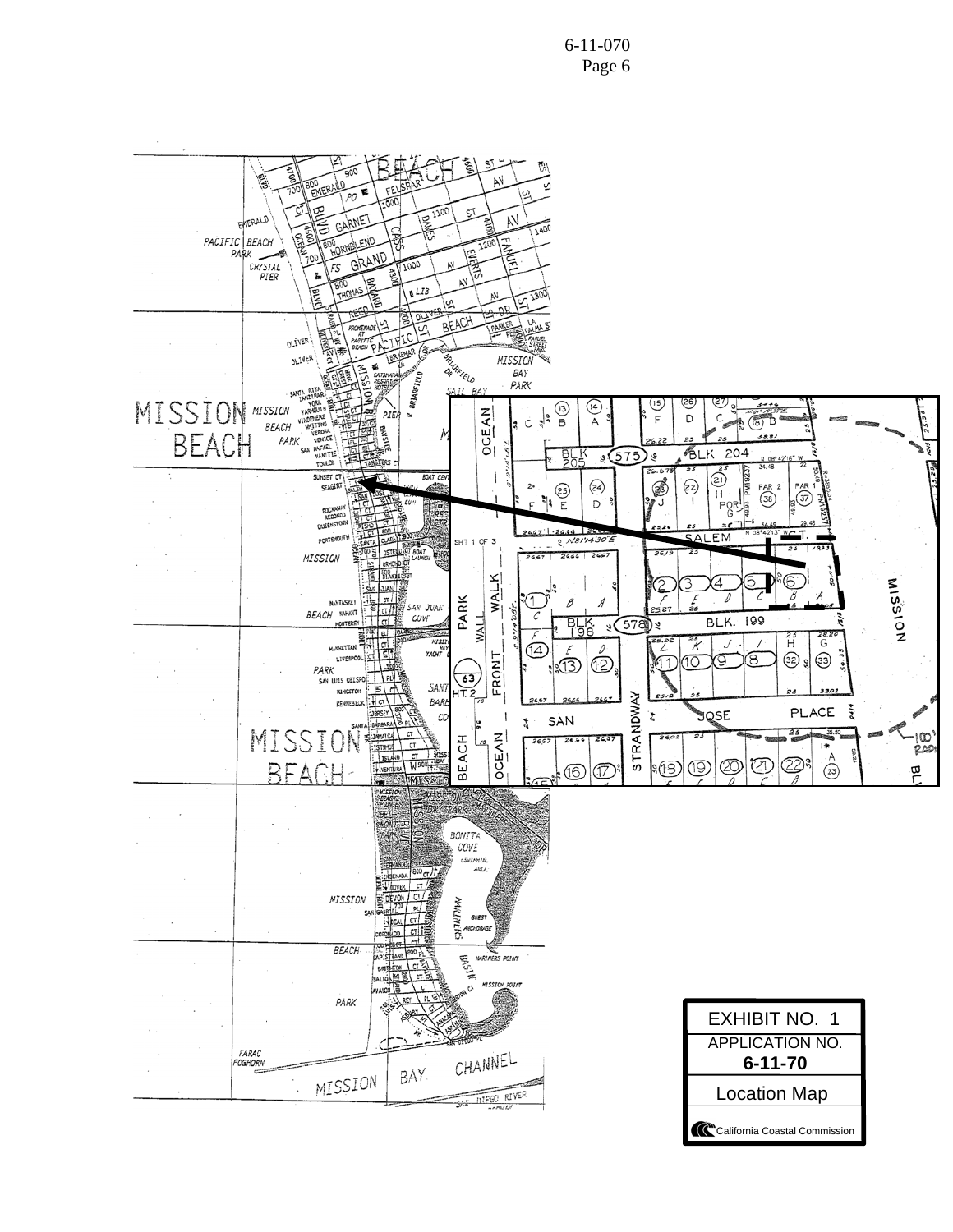